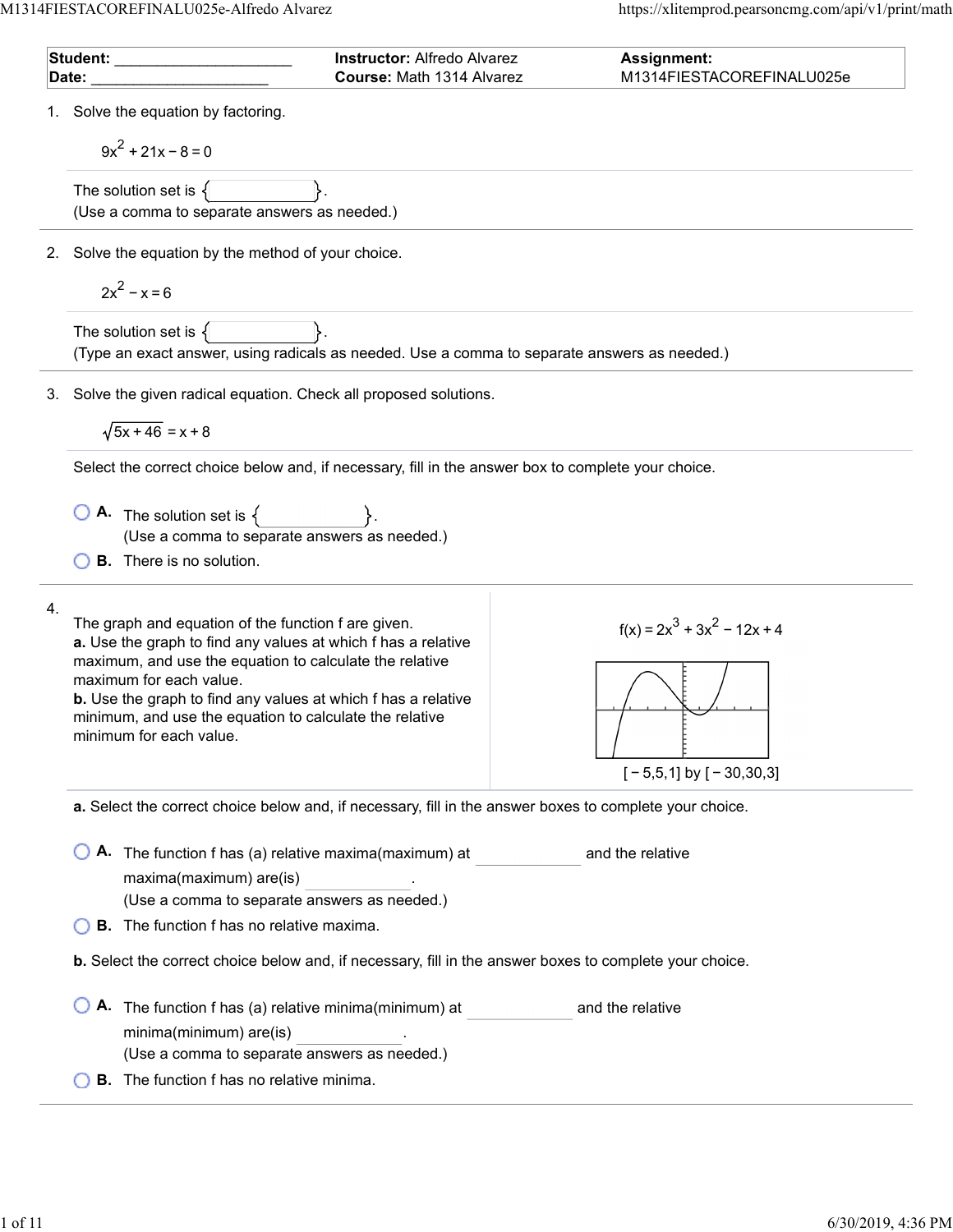



8. Find the domain of the function.

$$
f(x) = \sqrt{10 - 5x}
$$

What is the domain of f?

(Type your answer in interval notation.)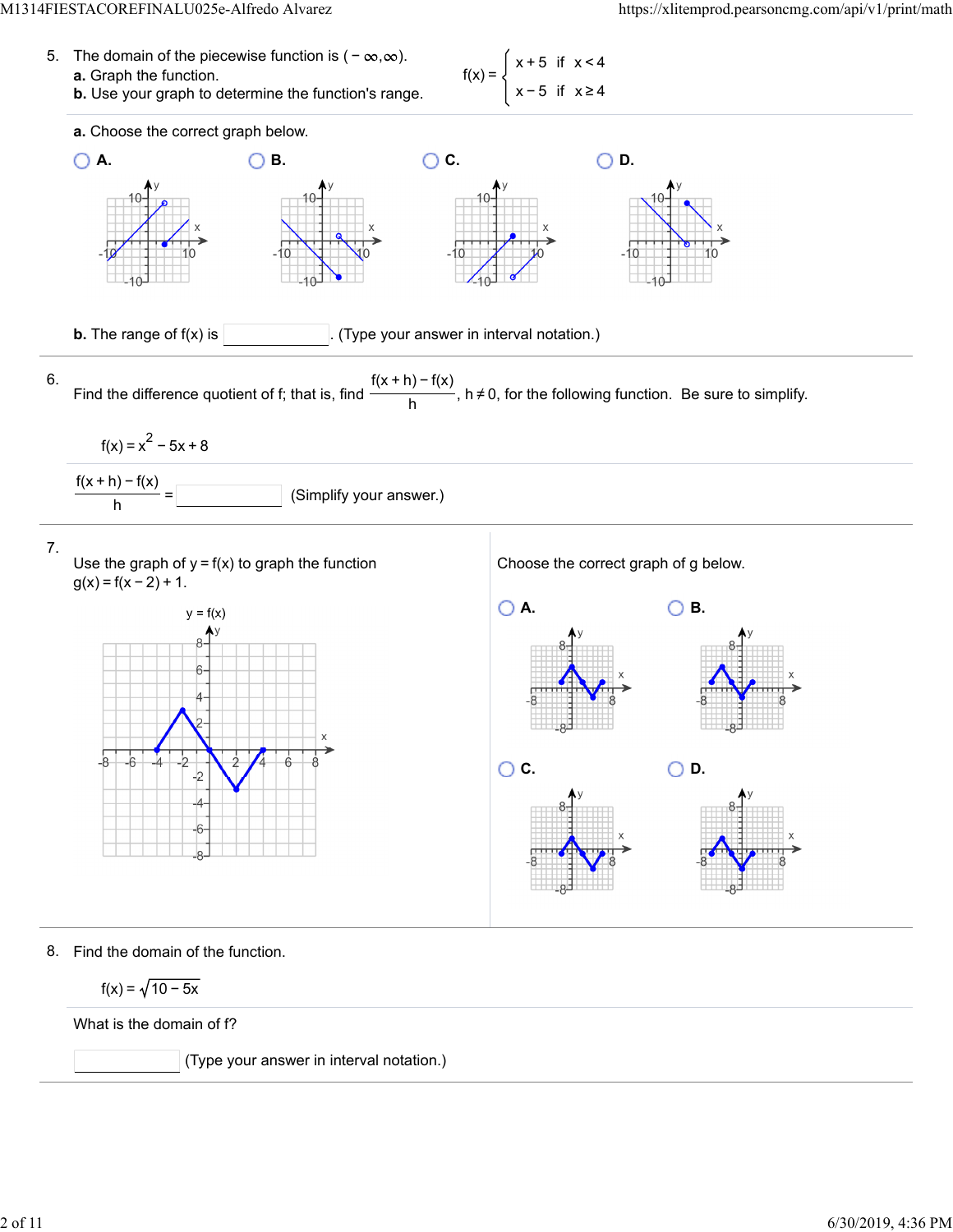9. First find 
$$
f + g
$$
,  $f - g$ ,  $fg$  and  $\frac{f}{g}$ . Then determine the domain for each function.

 $f(x) = 6x + 1$ ,  $g(x) = x - 8$ 

 $(f+g)(x) =$  (Simplify your answer.)

What is the domain of  $f+g$ ?

 $\bigcirc$   $(1, \infty)$ 

 $\bigcirc$  ( − ∞,∞)

- $\bigcirc$  (  $\infty$ ,1) $\cup$ (1, $\infty$ )
- $\bigcirc$   $[0, \infty)$

 $(f - g)(x) =$  (Simplify your answer.)

in the control of the control of the control of the control of the control of the control of the control of th<br>Control of the control of the control of the control of the control of the control of the control of the contro

What is the domain of  $f-g$ ?

O 
$$
\left(-\frac{9}{5}, \infty\right)
$$
  
O  $\left(-\infty, -\frac{9}{5}\right) \cup \left(-\frac{9}{5}, \infty\right)$   
O  $[0, \infty)$ 

$$
\bigcirc\quad (-\infty,\infty)
$$

$$
f(g)(x) =
$$

What is the domain of fg?

O 
$$
(-\infty, \infty)
$$
  
\nO  $\left(-\infty, -\frac{1}{6}\right) \cup \left(-\frac{1}{6}, \infty\right)$   
\nO  $[0, \infty)$   
\nO  $(-\infty, 8) \cup (8, \infty)$   
\n $\left(\frac{f}{g}\right)(x) =$   
\nWhat is the domain of  $\frac{f}{g}$ ?  
\nO  $(8, \infty)$   
\nO  $(-\infty, 8) \cup (8, \infty)$   
\nO  $[0, \infty)$ 

 $\bigcirc$  ( − ∞,∞)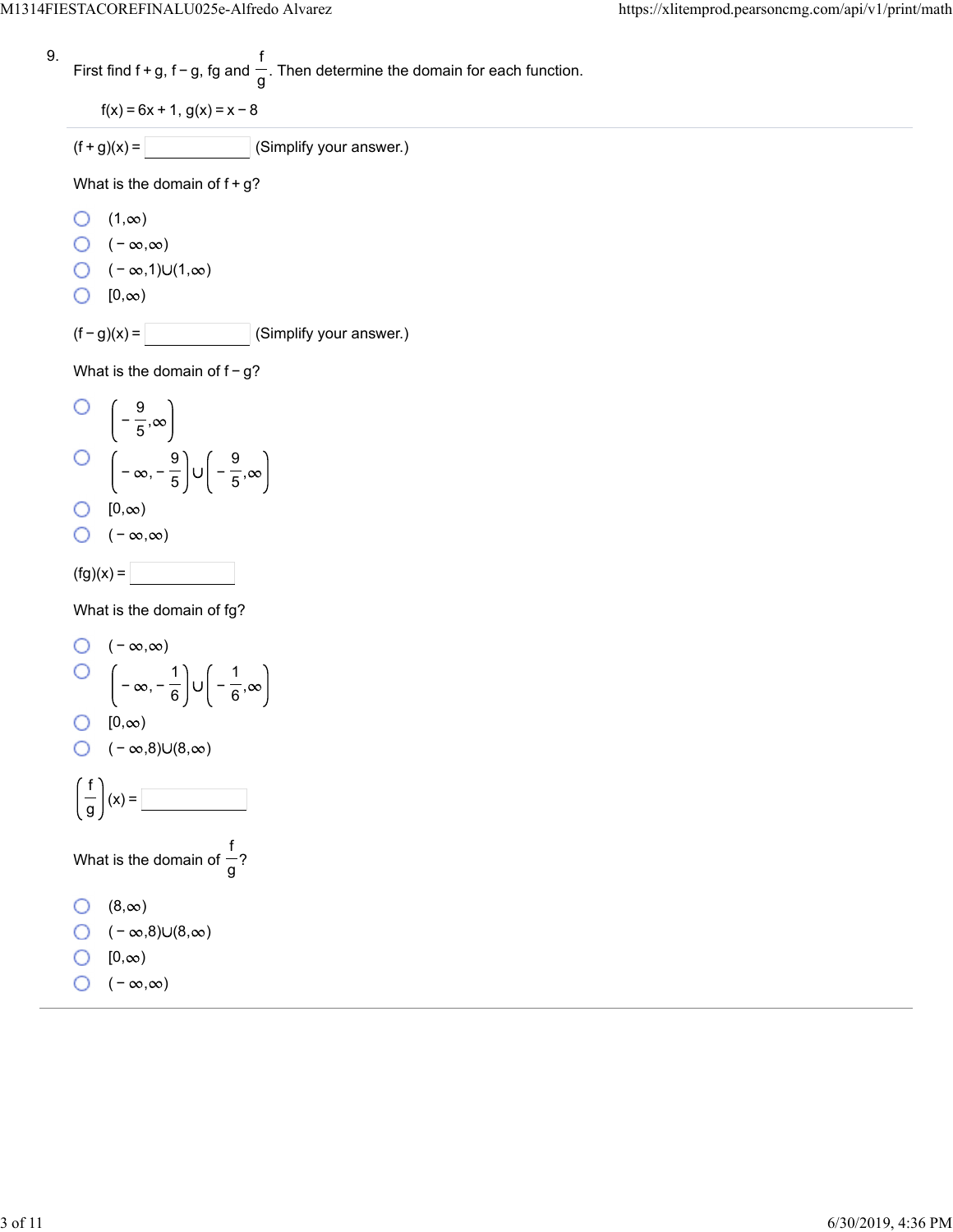|     | 10. For $f(x) = x + 3$ and $g(x) = 5x + 1$ , find the following functions.                                                                                                                                                                                                                                                                                                                                                                                                                                                                                       |                                                                                 |
|-----|------------------------------------------------------------------------------------------------------------------------------------------------------------------------------------------------------------------------------------------------------------------------------------------------------------------------------------------------------------------------------------------------------------------------------------------------------------------------------------------------------------------------------------------------------------------|---------------------------------------------------------------------------------|
|     | <b>a.</b> (f $\circ$ g)(x); <b>b.</b> (g $\circ$ f)(x); <b>c.</b> (f $\circ$ g)(1); <b>d.</b> (g $\circ$ f)(1)                                                                                                                                                                                                                                                                                                                                                                                                                                                   |                                                                                 |
|     | <b>a.</b> $(f \circ g)(x) =$<br>(Simplify your answer.)                                                                                                                                                                                                                                                                                                                                                                                                                                                                                                          |                                                                                 |
|     | <b>b.</b> $(g \circ f)(x) =$<br>(Simplify your answer.)                                                                                                                                                                                                                                                                                                                                                                                                                                                                                                          |                                                                                 |
|     | <b>c.</b> (f $\circ$ g)(1) =                                                                                                                                                                                                                                                                                                                                                                                                                                                                                                                                     |                                                                                 |
|     | <b>d.</b> $(g \circ f)(1) =$                                                                                                                                                                                                                                                                                                                                                                                                                                                                                                                                     |                                                                                 |
|     | 11. Find the midpoint of the line segment with the given endpoints.                                                                                                                                                                                                                                                                                                                                                                                                                                                                                              |                                                                                 |
|     | $(6,2)$ and $(4,10)$                                                                                                                                                                                                                                                                                                                                                                                                                                                                                                                                             |                                                                                 |
|     | The midpoint of the segment is<br>(Type an ordered pair.)                                                                                                                                                                                                                                                                                                                                                                                                                                                                                                        |                                                                                 |
| 12. | Use the vertex and intercepts to sketch the graph of the<br>quadratic function. Give the equation of the parabola's axis<br>of symmetry. Use the graph to determine the domain and<br>range of the function.<br>$f(x) = 8x - x^2 - 12$<br>Use the graphing tool to graph the equation. Use the vertex<br>and one of the intercepts to draw the graph.<br>The axis of symmetry is<br>(Type an equation.)<br>The domain of the function is<br>(Type your answer in interval notation.)<br>The range of the function is<br>(Type your answer in interval notation.) | 8-<br>6-<br>4-<br>2-<br>$-10$<br>8<br>4-<br>6-<br>-8-<br>$10 -$<br>-12-<br>-14- |
| 13. | Consider the function $f(x) = -3x^2 + 12x - 8$ .<br>Determine, without graphing, whether the function has a minimum value or a maximum value.<br>a.<br>Find the minimum or maximum value and determine where it occurs.<br>b.<br>Identify the function's domain and its range.<br>с.<br>value.<br>a. The function has a (1)<br>It occurs at $x =$<br><b>b.</b> The minimum/maximum value is<br>(Type your answer in interval notation.)<br>c. The domain of f is<br>The range of f is<br>(Type your answer in interval notation.)                                |                                                                                 |

- (1)  $\bigcirc$  maximum
	- $\bigcirc$  minimum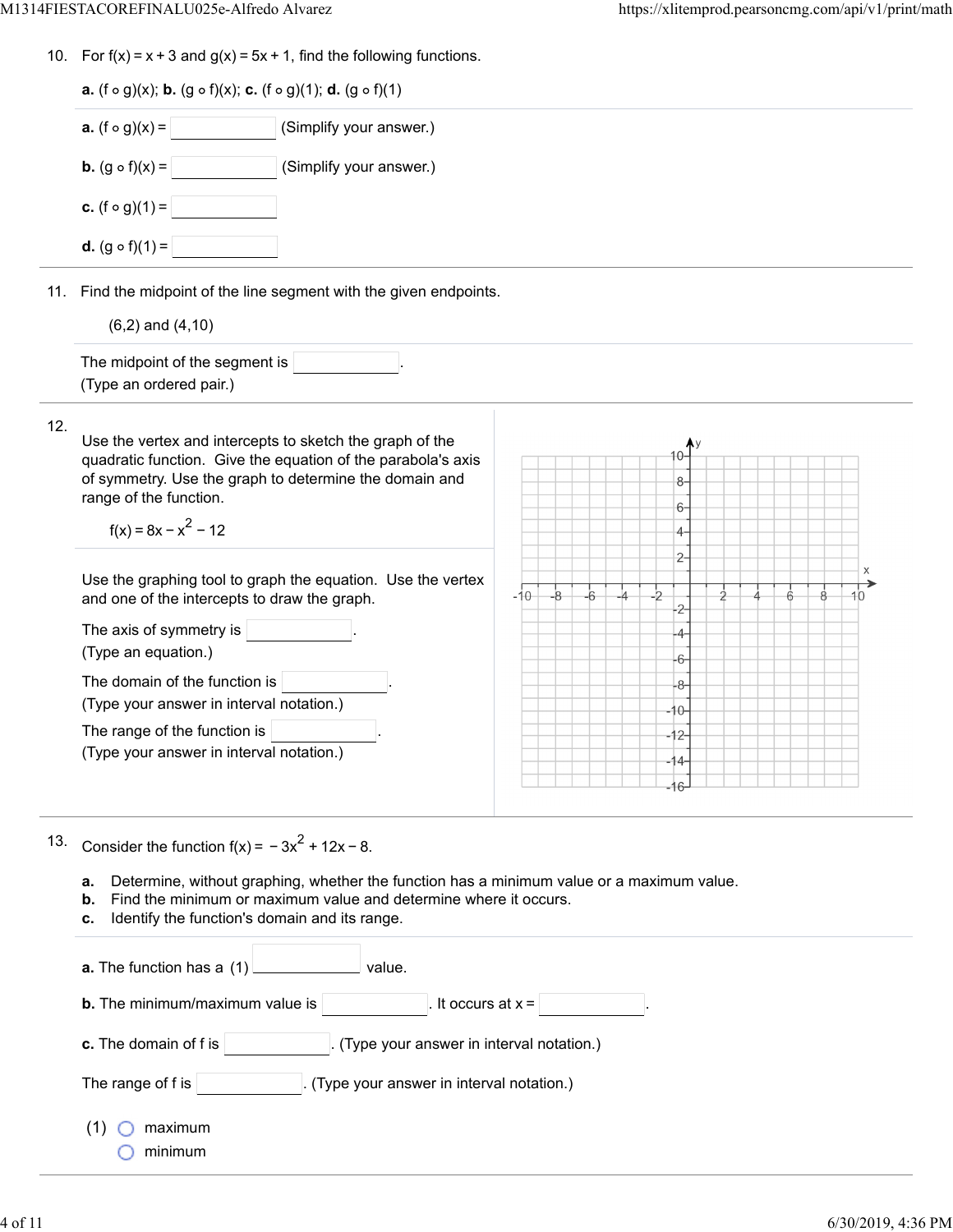14. The following equation is given.

 $x^3 - 3x^2 - 25x + 75 = 0$ 

**a.** List all rational roots that are possible according to the Rational Zero Theorem.

(Use a comma to separate answers as needed.)

**b.** Use synthetic division to test several possible rational roots in order to identify one actual root.

One rational root of the given equation is  $|$ (Simplify your answer.)

**c.** Use the root from part (**b.**) and solve the equation.

The solution set of  $x^3 - 3x^2 - 25x + 75 = 0$  is  $\sqrt{ }$ (Simplify your answer. Type an exact answer, using radicals as needed. Use integers or fractions for any numbers in the expression. Use a comma to separate answers as needed.)

15. Find the vertical asymptotes, if any, and the values of x corresponding to holes, if any, of the graph of the rational function.

$$
h(x) = \frac{x+3}{x(x+6)}
$$

Select the correct choice below and, if necessary, fill in the answer box to complete your choice. (Type an equation. Use a comma to separate answers as needed.)

**A.** The vertical asymptote(s) is(are) . There are no holes.

**B.** There are no vertical asymptotes but there is(are) hole(s) corresponding to .

**C.** The vertical asymptote(s) is(are) **and hole(s)** corresponding to

**D.** There are no discontinuities.

.

16. Find the horizontal asymptote, if any, of the graph of the rational function.

$$
g(x) = \frac{27x^2}{9x^2 + 7}
$$

Select the correct choice below and, if necessary, fill in the answer box to complete your choice.

**A.** The horizontal asymptote is . (Type an equation.)

**B.** There is no horizontal asymptote.

17. Use properties of logarithms to expand the logarithmic expression as much as possible. Evaluate logarithmic expressions without using a calculator if possible.

$$
\log_{b}\left(\frac{x^{2}y}{z^{4}}\right)
$$
\n
$$
\log_{b}\left(\frac{x^{2}y}{z^{4}}\right) = \boxed{}
$$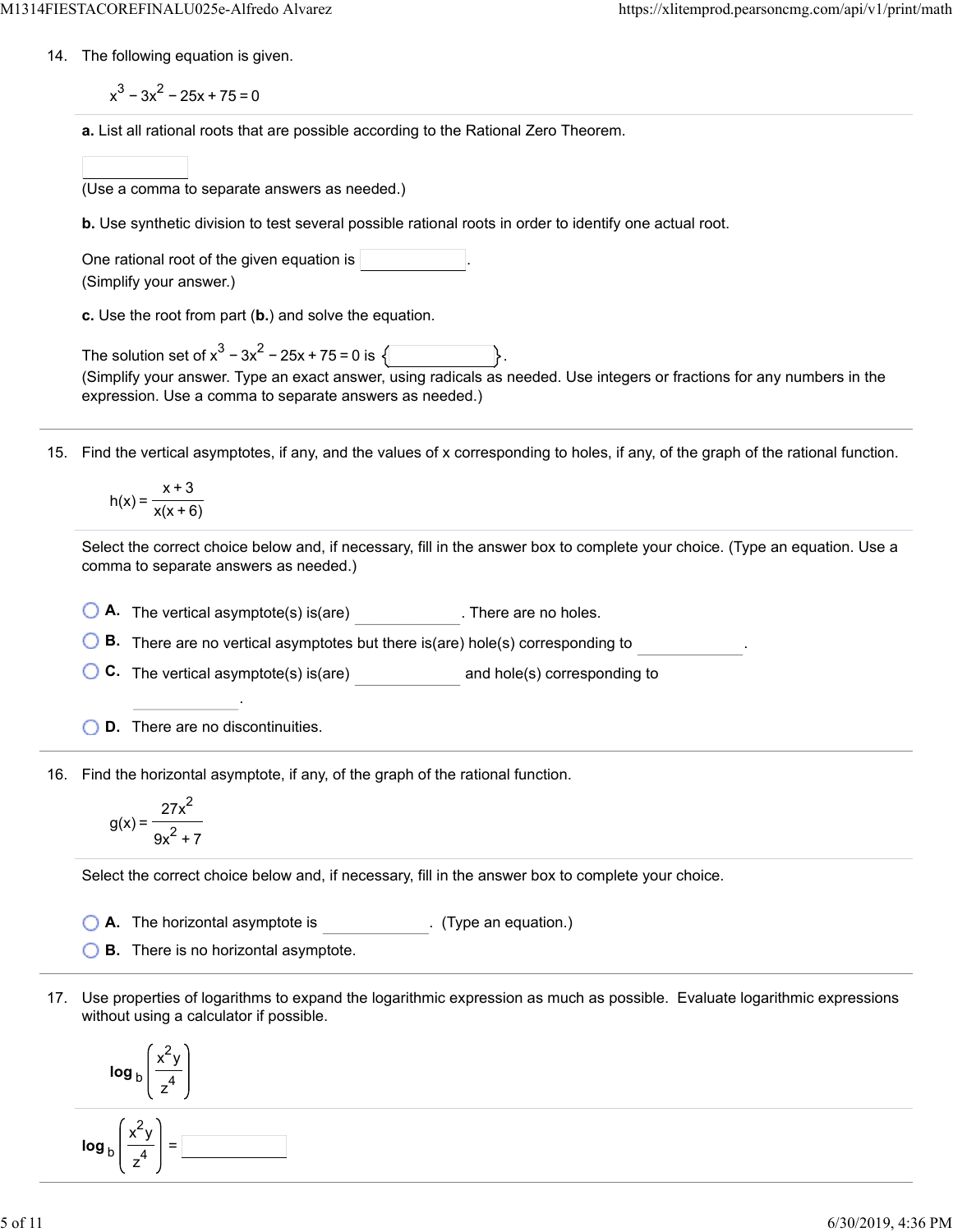18. Solve the following exponential equation by expressing each side as a power of the same base and then equating exponents.

 $9^{x+1}$  = 81<sup>x-6</sup>

The solution set is  $\{$ 

19. Solve the logarithmic equation. Be sure to reject any value of x that is not in the domain of the original logarithmic expressions. Give the exact answer.

**log**  $_6$ (x + 30) − **log**  $_6$ (x − 5) = 2

Select the correct choice below and, if necessary, fill in the answer box to complete your choice.

- $\bigcirc$  **A.** The solution set is  $\{$ (Simplify your answer. Use a comma to separate answers as needed.)
- **B.** There is no solution.
- 20. Solve the logarithmic equation. Be sure to reject any value of x that is not in the domain of the original logarithmic expressions. Give the exact answer.

**log** x + **log** (x + 6) = **log** 7

Select the correct choice below and, if necessary, fill in the answer box to complete your choice.

- $\overline{A}$  The solution set is  $\{$ (Simplify your answer. Use a comma to separate answers as needed.)
- **B.** There is no solution.

21. Complete the table for a savings account subject to continuous compounding.

 $(A = Pe^{rt})$ 

| <b>Amount Invested</b> | <b>Annual Interest Rate</b> | <b>Accumulated Amount</b>   | Time t in years |
|------------------------|-----------------------------|-----------------------------|-----------------|
| \$8500                 | 4%                          | .000<br><b>CAT</b><br>، اذک |                 |

Let A represent the accumulated amount, P the amount invested, r the annual interest rate, and t the time. Find the time, t.

| t≈l | vears                                   |  |
|-----|-----------------------------------------|--|
|     | (Round to one decimal place as needed.) |  |

22. Solve the given system of equations.

 $x + y + 4z = 18$  $x + y + 5z = 21$  $x + 4y - 6z = 3$ 

{(

Select the correct choice below and fill in any answer boxes within your choice.

, ,

**A.** There is one solution. The solution set is

) }. (Simplify your answers.)

**B.** There are infinitely many solutions.

**C.** There is no solution.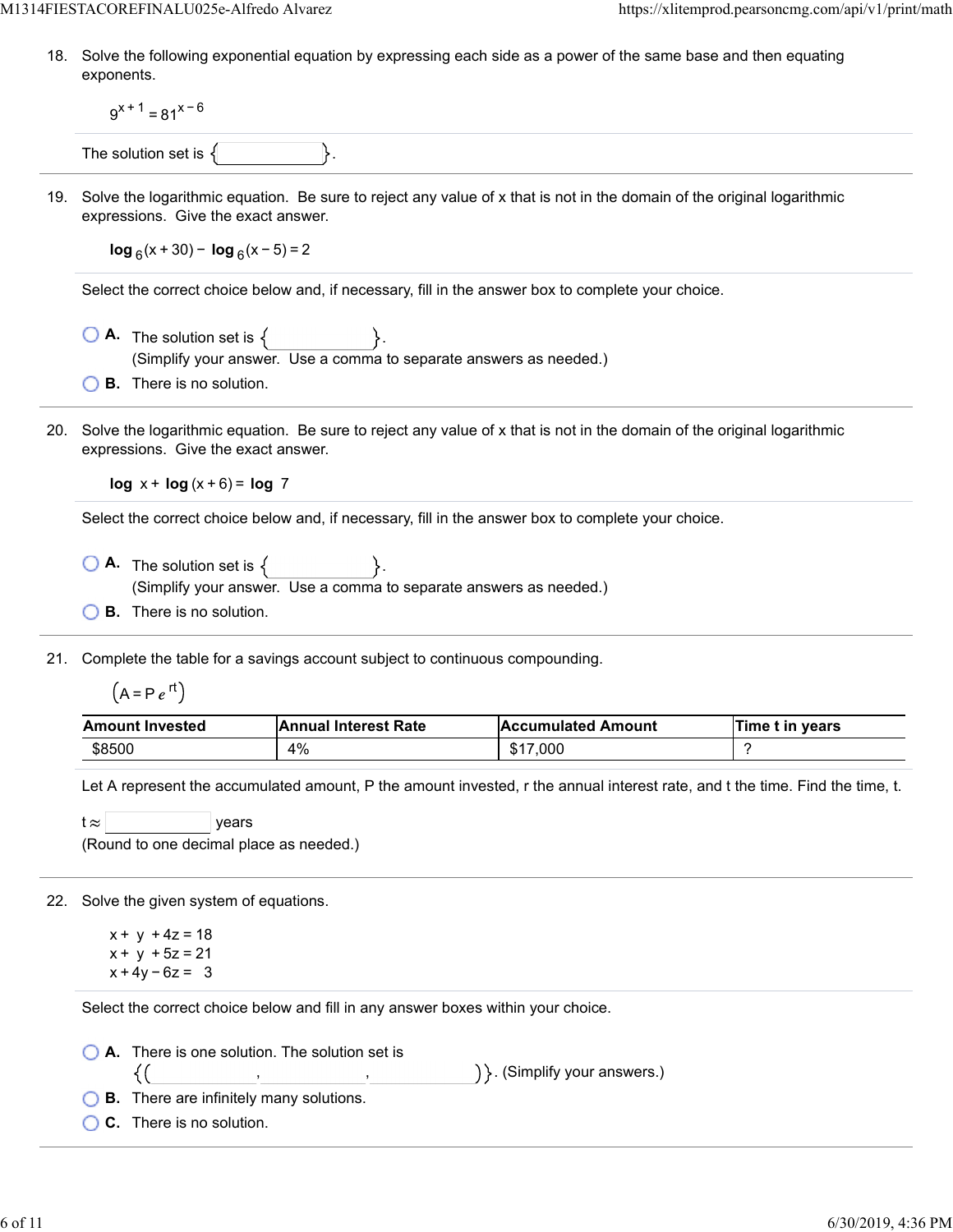23. Write the first four terms of the sequence whose general term is given.



25. Use the Binomial Theorem to expand the expression.

$$
(x+5)^3
$$
  
(x+5)<sup>3</sup> =   
 (Simplify your answer.)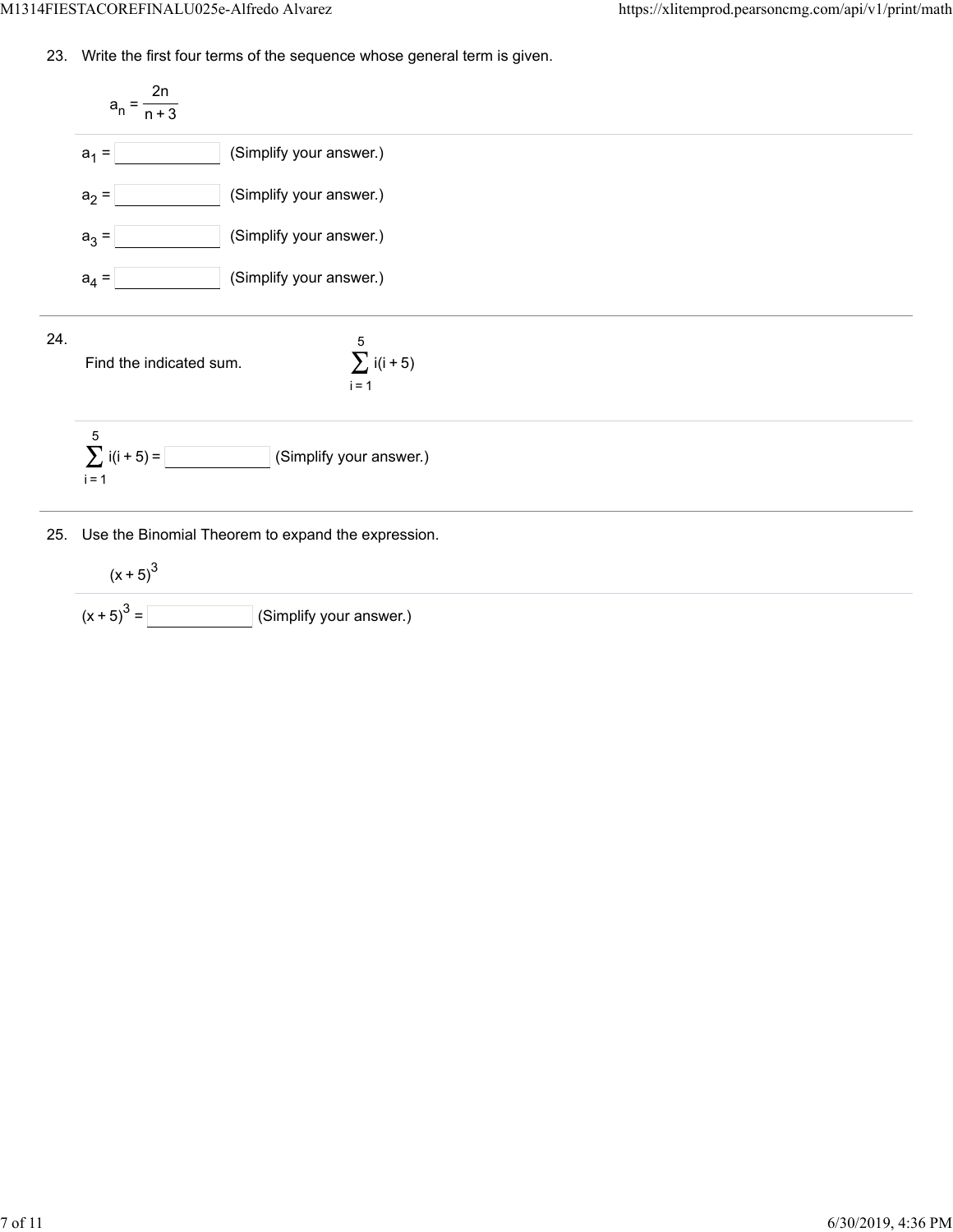| 1, 1<br>8<br>$\overline{3}$<br>$\overline{3}$                                                                                                                               |
|-----------------------------------------------------------------------------------------------------------------------------------------------------------------------------|
| $\frac{2}{2}$ , $-\frac{3}{2}$                                                                                                                                              |
| $\}$ . (Use a comma to separate answers as needed.)<br>3. A. The solution set is $\{$<br>$-2$                                                                               |
| 4. A.<br>The function f has (a) relative maxima(maximum) at<br>and the relative maxima(maximum) are(is)<br>$-2$<br>24<br>(Use a comma to separate answers as needed.)<br>A. |
| The function f has (a) relative minima(minimum) at<br>and the relative minima(minimum) are(is)<br>1<br>$-3$<br>(Use a comma to separate answers as needed.)                 |
| 5.<br>Α.<br>$(-\infty,\infty)$                                                                                                                                              |
| 6. $2x + h - 5$                                                                                                                                                             |



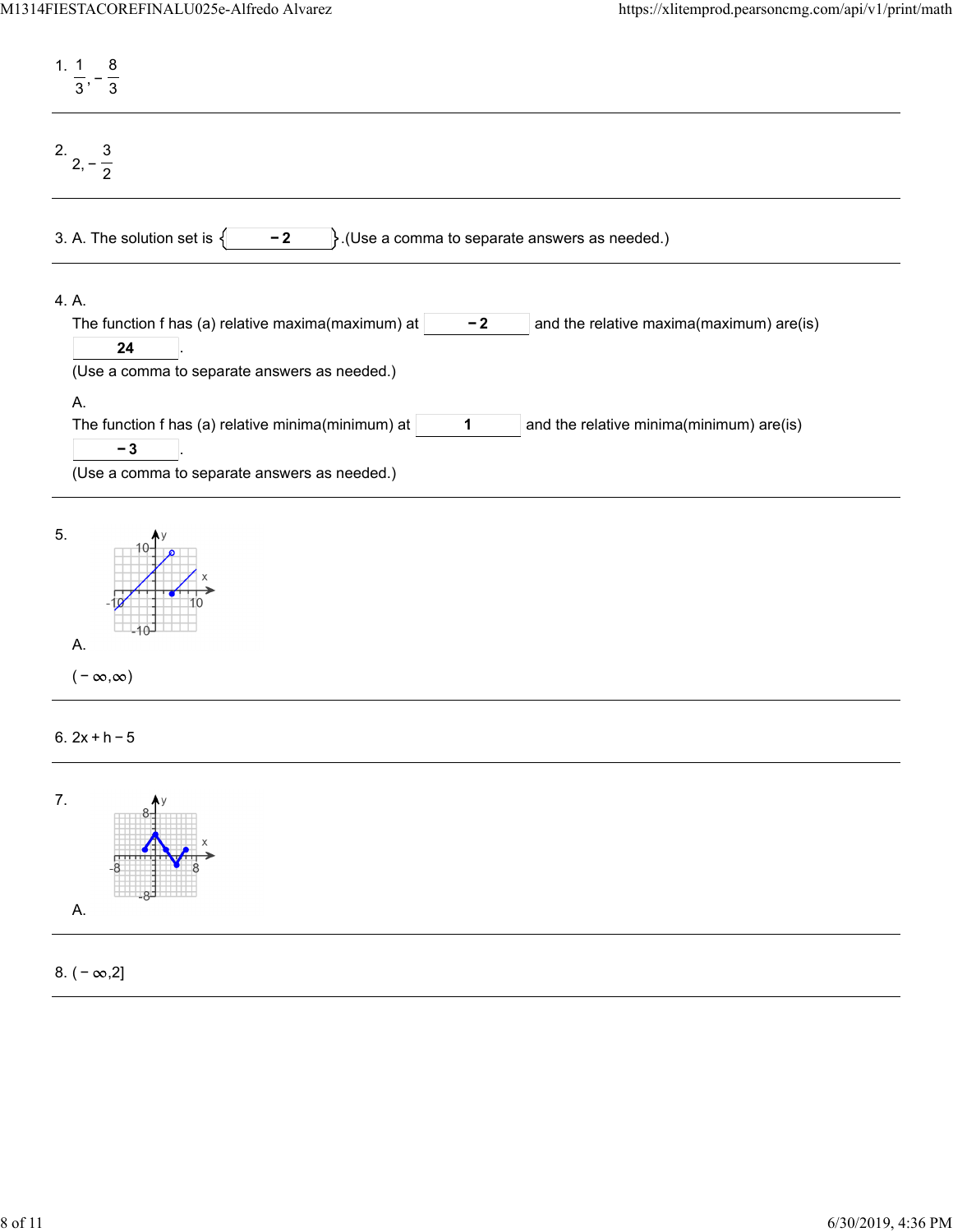| 9 7x – 7                        |
|---------------------------------|
| $(-\infty,\infty)$              |
| $5x + 9$                        |
| $(-\infty,\infty)$              |
| $6x^2 - 47x - 8$                |
| $(-\infty,\infty)$              |
| 6x + 1<br>$x - 8$               |
| $(-\infty, 8) \cup (8, \infty)$ |

## 10.  $5x + 4$

| $5x + 16$ |  |
|-----------|--|
| 9         |  |
| 21        |  |

## 11. (5,6)